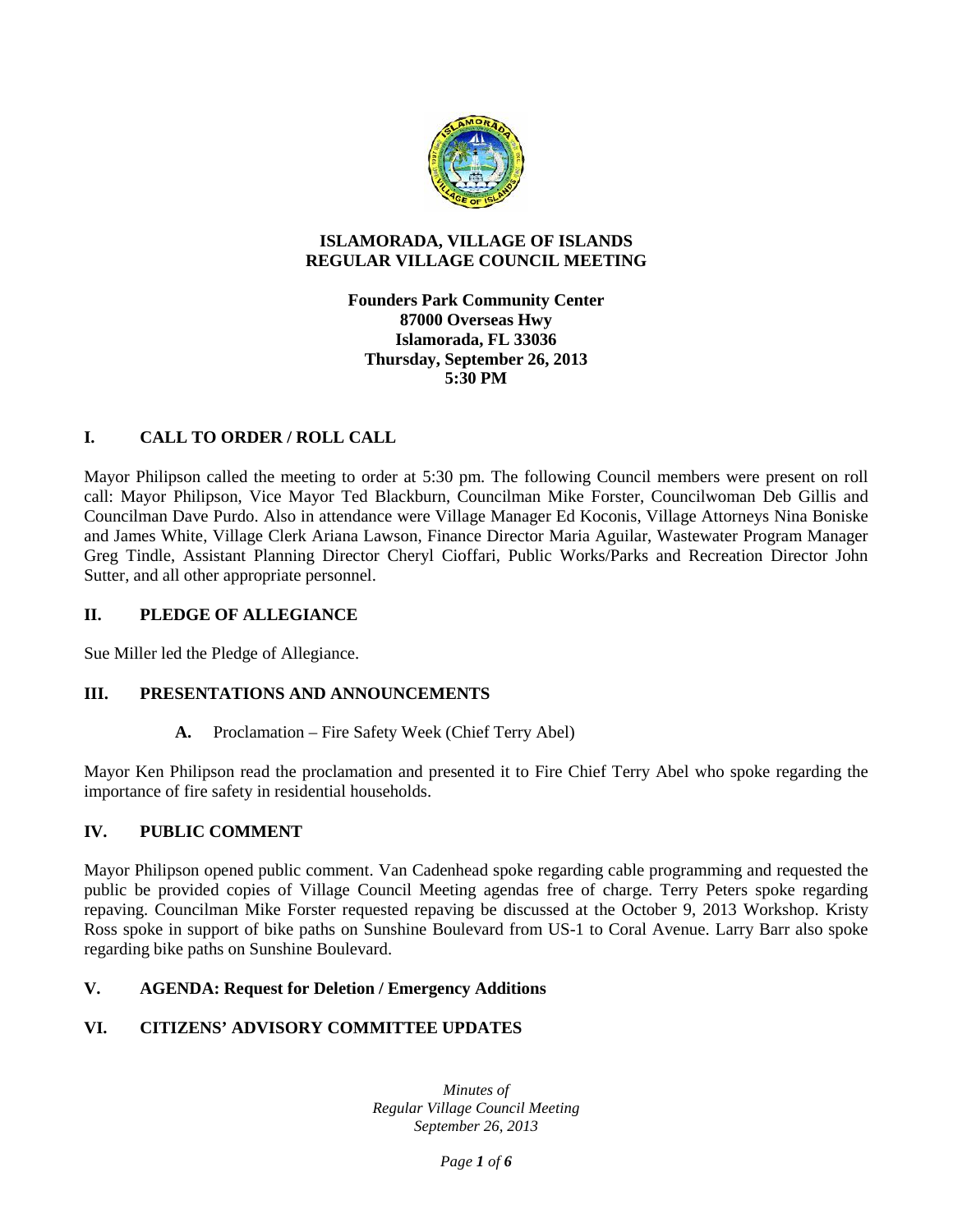**A.** Local Planning Agency Update (Chairperson John Fernandez)

Chairperson John Fernandez presented the Local Planning Agency update to Council.

**B.** Water Quality Improvement Citizens' Advisory Committee Update (Chairperson David Makepeace)

Chairperson David Makepeace presented the Committee update to Council.

**C**. Workforce/Affordable Housing Citizens' Advisory Committee Update (Chairperson Barry Wray)

Chairperson Barry Wray reported on recent discussion with Hana Eskra, Gorman and Company, Inc., who indicated that construction of Wet Net Villas is approximately one month behind schedule, with a grand opening anticipated in January 2014. Mr. Wray also spoke regarding increased demand for affordable housing permits, recent sales of affordable housing properties, and rental properties in the Village. Mr. Wray stated that the Committee recommends staff hire Government Services Group to apply for Community Development Block Grant (CDBG) funding. Councilwoman Deb Gillis requested staff research CDBG funding and bring information back for consideration at a future Council meeting.

# **VII. VILLAGE MANAGER REPORTS AND UPDATES**

#### **VIII. CONSENT AGENDA**

(All items on the Consent Agenda are considered routine by the Village Council and will be approved by one motion. There will be no separate discussion of these items unless a Councilmember so requests, in which event, the item will be moved to the Main Agenda.)

- **A.** Proposed Resolution Approving First Amendment to the Agreement between **TAB 1** Professional Emergency Services, Inc. and Islamorada, Village of Islands for Medical Director Services
- **B.** Approving 2013 Environmental Sustainability Plan **TAB 2**

Councilman Dave Purdo made a motion to approve the consent agenda. Councilwoman Deb Gillis seconded the motion. Council voted all in favor. The motion passed 5-0.

# **IX. ORDINANCES**

**A.** First Reading – Comprehensive Plan Text Amendment for Bulkheads, **TAB 3** Seawalls or Other Hardened Vertical Shoreline Structures and Stabilization Canals and Shorelines

Village Attorney James White read the title of the ordinance. Environmental Planner Susan Sprunt delivered the staff report to Council. Mayor Ken Philipson called for public comment. James Bellizzi inquired whether the ordinance impacts natural or man-made shorelines. Ms. Sprunt directed Mr. Bellizzi to the staff report and ordinance for clarification. Councilwoman Deb Gillis offered a motion to approve the ordinance. Councilman Mike Forster seconded the motion. Council voted and the motion passed 5-0.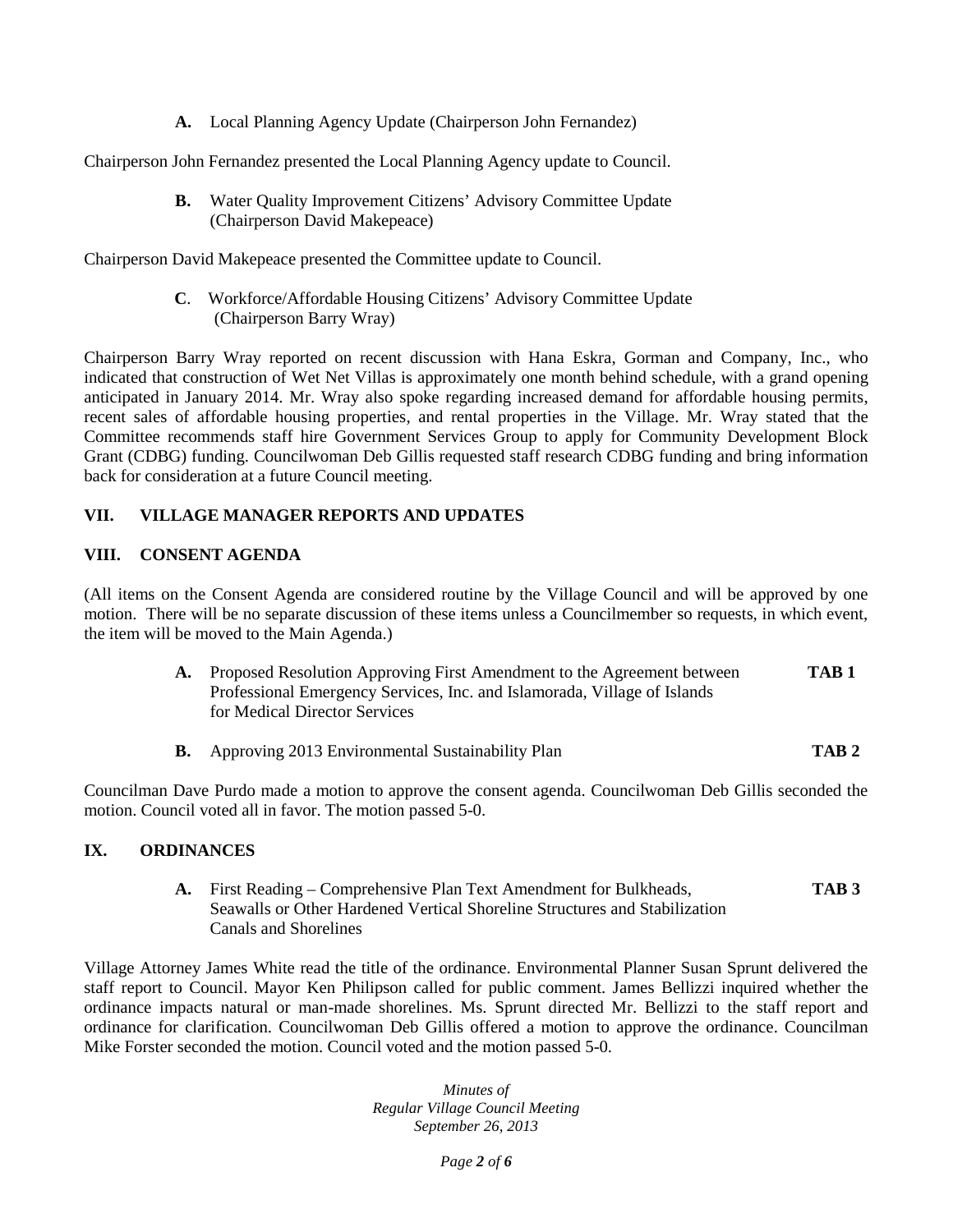**B.** First Reading – Land Development Regulation Text Amendment for Bulkheads, **TAB 4** Seawalls or Riprap

Village Attorney James White read the title of the ordinance. Environmental Planner Susan Sprunt delivered the staff report to Council. Mayor Ken Philipson called for public comment; there was none. Councilwoman Deb Gillis offered a motion to approve the ordinance. Councilman Mike Forster seconded the motion. Council voted and the motion passed 5-0.

> **C.** First Reading – Ordinance Amending the Comprehensive Plan to Amend Policy **TAB 5** Regarding Enlargement or Extensions to Nonconforming Structures

Village Attorney James White read the title of the ordinance. Planning Director/Village Manager Ed Koconis delivered the staff report to Council. Mayor Ken Philipson called for public comment; there was none. Councilwoman Deb Gillis offered a motion to approve the ordinance. Vice Mayor Ted Blackburn seconded the motion. Council voted and the motion passed 5-0.

> **D.** First Reading – Ordinance Amending the Land Development Regulations **TAB 6** Related to Nonconformities

Village Attorney James White read the title of the ordinance. Planning Director/Village Manager Ed Koconis delivered the staff report to Council. Mayor Ken Philipson called for public comment; there was none. Councilwoman Gillis offered a motion to approve the ordinance. Councilman Mike Forster seconded the motion. Council voted and the motion passed 5-0.

> **E.** Second Reading - Ordinance Amending the Comprehensive Plan to **TAB 7** Amend Transfer of Development Rights (TDRs)

Village Attorney James White read the title of the ordinance. Assistant Planning Director Cheryl Cioffari delivered the staff report to Council. Mayor Ken Philipson called for public comment; there was none. Councilman Dave Purdo offered a motion to approve the ordinance. Councilman Mike Forster seconded the motion. Council voted and the motion passed 5-0.

# **X. QUASI-JUDICIAL**

See item XI.A Resolutions (Tab 8).

# **XI. RESOLUTIONS**

**A.** Resolution Considering a Request by Ocean Dawn LLC dba Ocean House for a **TAB 8** 2COP Alcoholic Beverage Permit

Village Attorney James White read the title of the resolution, noting that the item is actually quasi-judicial. Village Clerk Ariana Lawson administered the quasi-judicial oath and swore in the witnesses. Council was asked to disclose all ex-part communications; there were none. Assistant Planning Director Cheryl Cioffari delivered the staff report to Council. Mayor Ken Philipson called for public comment. Van Cadenhead noted a correction to Attachment "A" of the agenda package. Councilman Mike Forster offered a motion to approve. Councilman Dave Purdo seconded the motion. Council voted and the motion passed 5-0.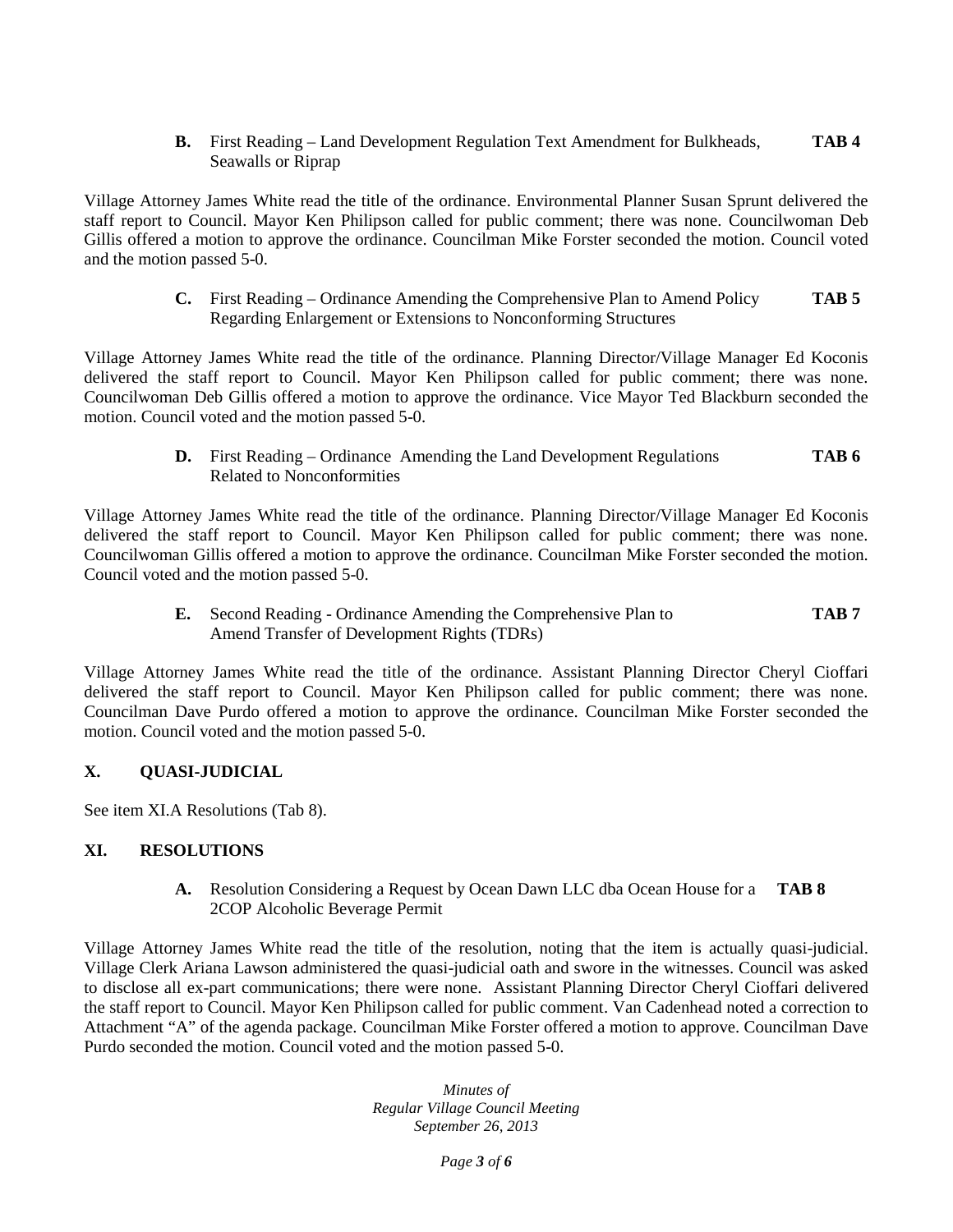**B.** Resolution Approving Amendment to State Wastewater Funding Distribution **TAB 9** Agreement for Year Two of Four

Village Attorney James White read the title of the resolution. Village Manager Ed Koconis delivered the staff report to Council. Mayor Ken Philipson called for public comment; there was none. Vice Mayor Ted Blackburn and Councilwoman Deb Gillis commended Mayor Philipson for his efforts with regard to this item. Councilwoman Deb Gillis offered a motion to approve the resolution. Councilman Dave Purdo seconded the motion. Council voted and the motion passed 5-0.

> **C.** Consideration of Six (6) Separate Temporary Use Permits Associated with One **TAB 10** (1) Three Day Special Music Event held at number venue locations throughout the Village.

Village Attorney James White read the title of the resolution. Assistant Planning Director Cheryl Cioffari delivered the staff report to Council. Councilman Dave Purdo expressed concern over parking safety hazards. Vice Mayor Ted Blackburn called for public comment. Diane Burke, Phyllis Mitchell, Cheryl Culberson, Stan Margulies, David Makepeace, Van Cadenhead and John Pistorino expressed concern regarding the proposed application. Councilman Mike Forster inquired whether the applicant or any representatives were present to answer questions. None were present. Councilwoman Deb Gillis offered a motion to deny the permit application. Vice Mayor Ted Blackburn seconded the motion. Council voted and the motion passed 5-0.

#### **XII. MOTIONS**

**A.** Discussion and Direction Regarding Stratton's Right-of-Way Abandonment **TAB 11**

Village Manager Ed Koconis delivered the staff report to Council. Mayor Ken Philipson called for public comment. James Bellizzi spoke regarding the item. Council decided to table the item for future discussion. Sue Miller spoke regarding her own residential right-of-way issues in Stratton's Subdivision and encouraged Council to make a decision. Village Attorney Nina Boniske stated that the subject is not time-sensitive but that it is a longrunning issue that abandonment would resolve. She stated that it was unclear what implications resolution of the lawsuit would have for the Bellizzi lawsuit, but that it may impact wastewater construction.

#### **XIII. WASTEWATER MATTERS**

**A.** Wastewater Project Update **TAB 12**

Wastewater Program Manager Greg Tindle delivered the project update to Council. Council expressed dissatisfaction with progress made to date in the areas of permitting and land acquisition. Village Attorney Nina Boniske summarized the circumstances surrounding the demand letter issued to the Village by Layne/Reynolds Water Islamorada, citing Layne/Reynolds Water Islamorada's delay in securing legal counsel to handle the title work as a significant hurdle. Village Manager Ed Koconis summarized a subsequent meeting he participated in with Wesley Self.

Mayor Ken Philipson called for public comment. Buddy Pinder and Richard Crow spoke regarding the demand letter. Hank Paurowski stated that his local homeowners association is hesitant to proceed with granting easements without knowing the status of repaving. James Bellizzi spoke regarding Fontaine Lakes Estates. John Cooper spoke regarding Venetian Shores and requested that wastewater issues be addressed earlier in agenda.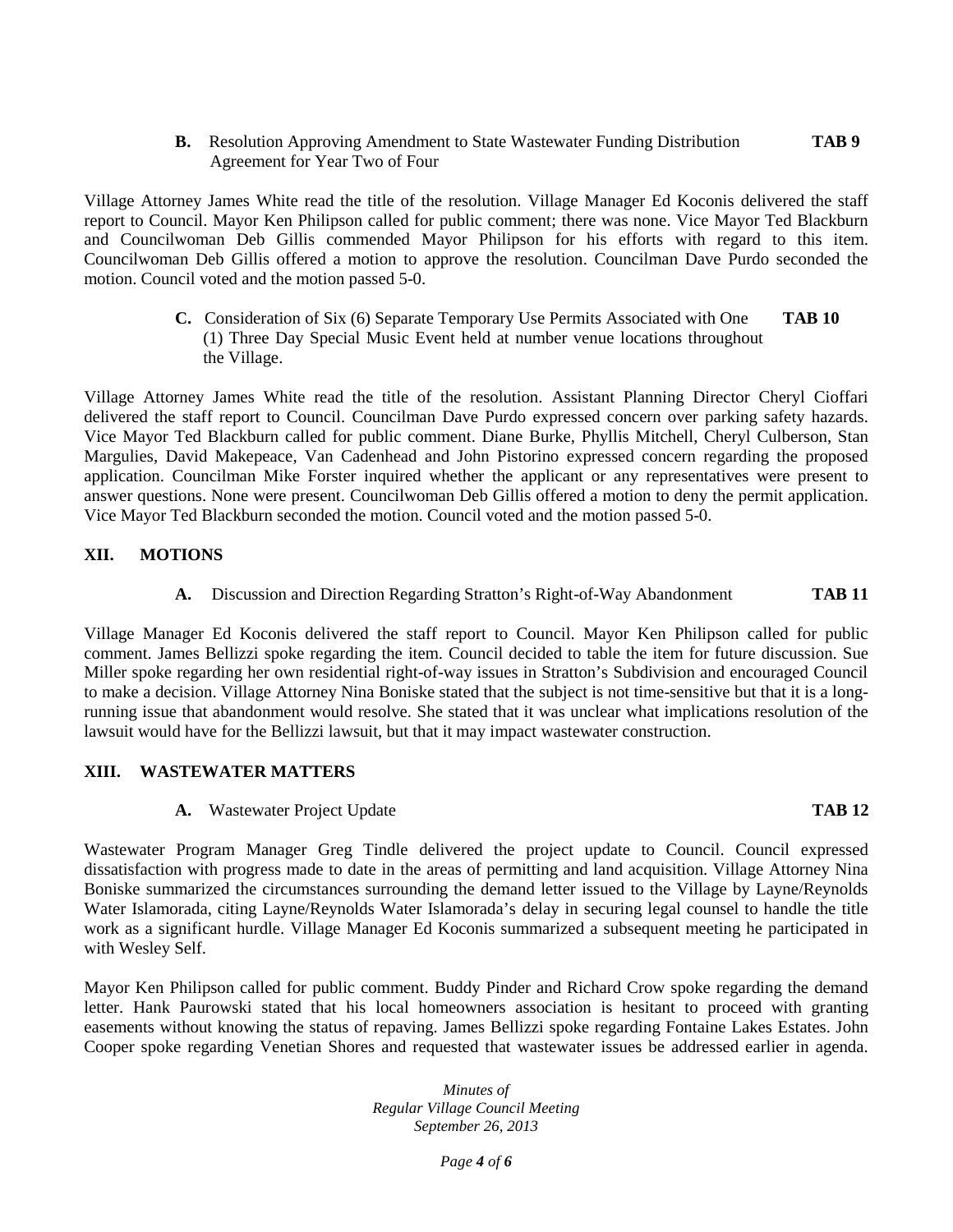Larry Barr spoke regarding eminent domain and opined that it would be most economical to stick with the current grinder pump design. Van Cadenhead inquired regarding that status of the replacement of defective sewer pits in North Plantation Key. Sue Miller requested the Village pay for the installation of residential grinder pumps, citing replacement rates for grinder pumps in other communities including High Springs, Florida. Joe Robinson complained about how disjunctive the meeting has been. David Makepeace requested the Village obtain bids on duplex systems. Sally Bauer and Bob Carpenter commented that it is for grinder pump costs to be passed on to rest of taxpayers. Hank Paurowski suggested utilizing an open step system instead of grinder pumps. Mayor Philipson closed public comment.

**B.** Direction Regarding Wastewater Collection System Design Alternatives

Tom Brzezinski, President, Wade Trim, Inc., opened discussion of wastewater collection system design alternatives. Mayor Ken Philipson called for public comment. Laurie Bell, David Makepeace, Barry Wray, and Joe Robinson each commented on the subject. Mayor Philipson closed public comment.

**C.** Discussion and Direction Regarding Potential Bike Lane Construction on Sunshine Blvd.

Councilman Mike Forster initiated discussion on bike paths. Vice Mayor Ted Blackburn expressed the desire to set up a capital fund dedicated soley to bike paths. Finance Director Maria Aguilar stated that the Village already has a Capital Projects Fund but that it is committed in its entirety to wastewater. Vice Mayor Blackburn stated that he would like to set up fund subcategory with its own revenue stream. Village Attorney Nina Boniske advised Council that the Village has sovereign immunity with regard to the bike path design but not maintenance of bike paths.

Council agreed upon installation of a one-sided bike lane along the entire length of Sunshine Boulevard, as long as the Village Attorney can provide a legal opinion in the next week advising of any illegalities or issues otherwise arising out the project. Council directed staff to have an engineer recommend which side of the street to place the path on and what to do about the dangerous intersection of Sunshine Boulevard and U.S. 1.

Mayor Ken Philipson called for public comment. Jim Bellizzi suggested assessing households to fund bike paths. Mayor Philipson responded that unimproved private lots do not receive water bills so they cannot be assessed and that it was too late for increases to the FY 13/14 assessments. David Makepeace, Barry Wray, Larry Barr and David Giardino also commented on safety and funding related issues. Mayor Philipson closed public comment.

# **XIV. MAYOR / COUNCIL COMMUNICATIONS**

Councilwoman Deb Gillis offered a motion to extend the Regular Village Council Meeting for one-half hour, until 10:30 pm. Council voted all in favor and the motion passed 5-0.

**A.** Co-Designation of Dogwood Lane / George Hommell Lane (Councilman Forster)

Councilman Mike Forster offered a motion to locally designate Goerge Hommell Way. Council voted all in favor and the motion passed 5-0.

> **B.** Discussion and Direction Regarding Activities for Florida City Government **TAB 13** Week October 20-16, 2013 (Mayor Philipson)